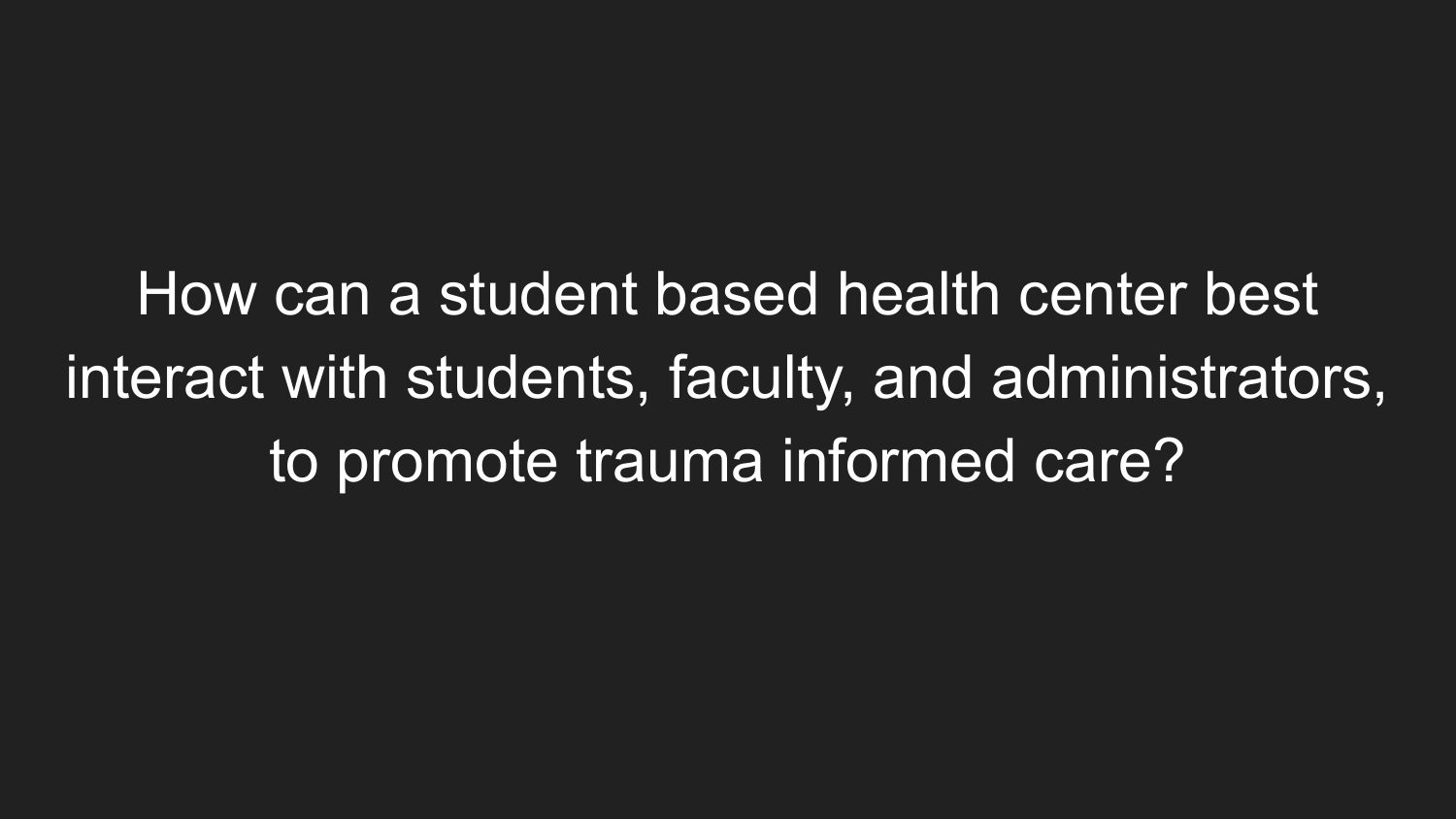What does



# **Informed**



mean anyway?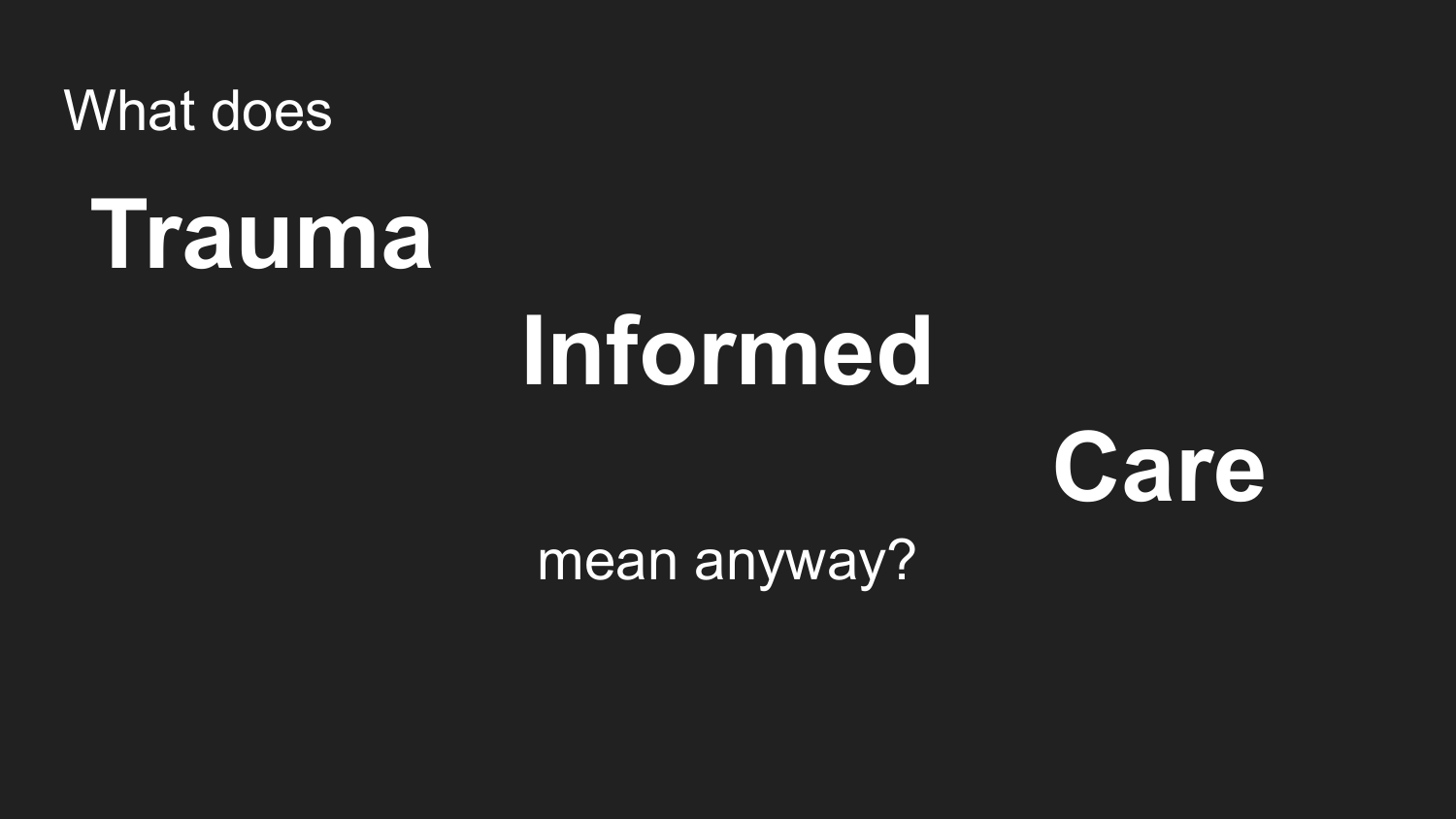# Mental Health **Trauma** is

A state of perceiving an inability to meet one's needs, especially the need for safety; that skills, resources, and support are inadequate to manage the circumstance, producing feelings of helplessness, hopelessness and being overwhelmed. The experience is emotional and visceral/somatic; cognitive awareness varies.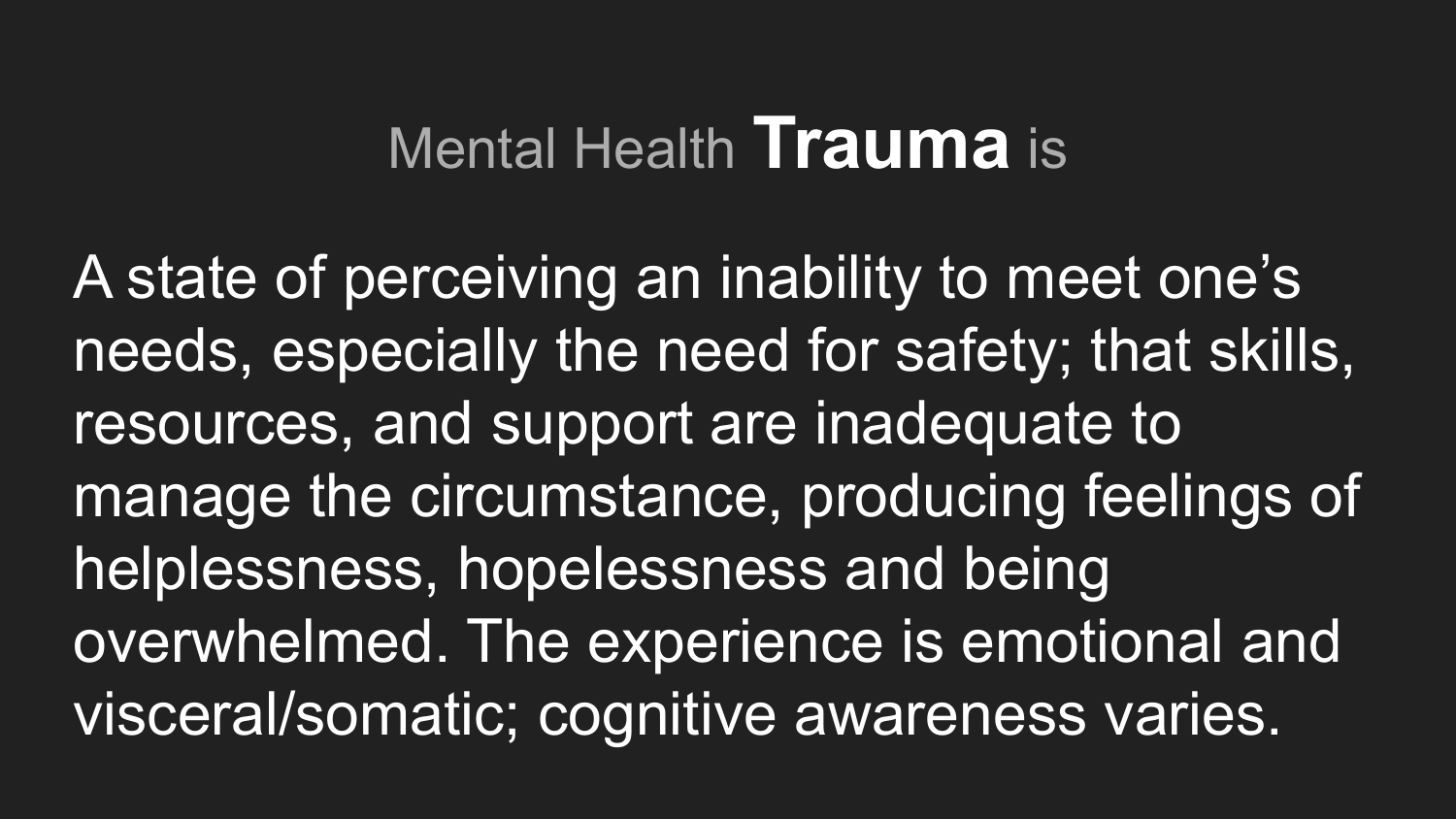## **Toxic Stress** is another way to describe trauma

**Significant, consistent or reoccuring stressors that activate or keep the threat response system activated.**

**Early adverse experiences without adequate supporting adults leads to structural changes in the safety system of the brain resulting in a state of over analyzing and reacting to sensory input know as hypervigilance.**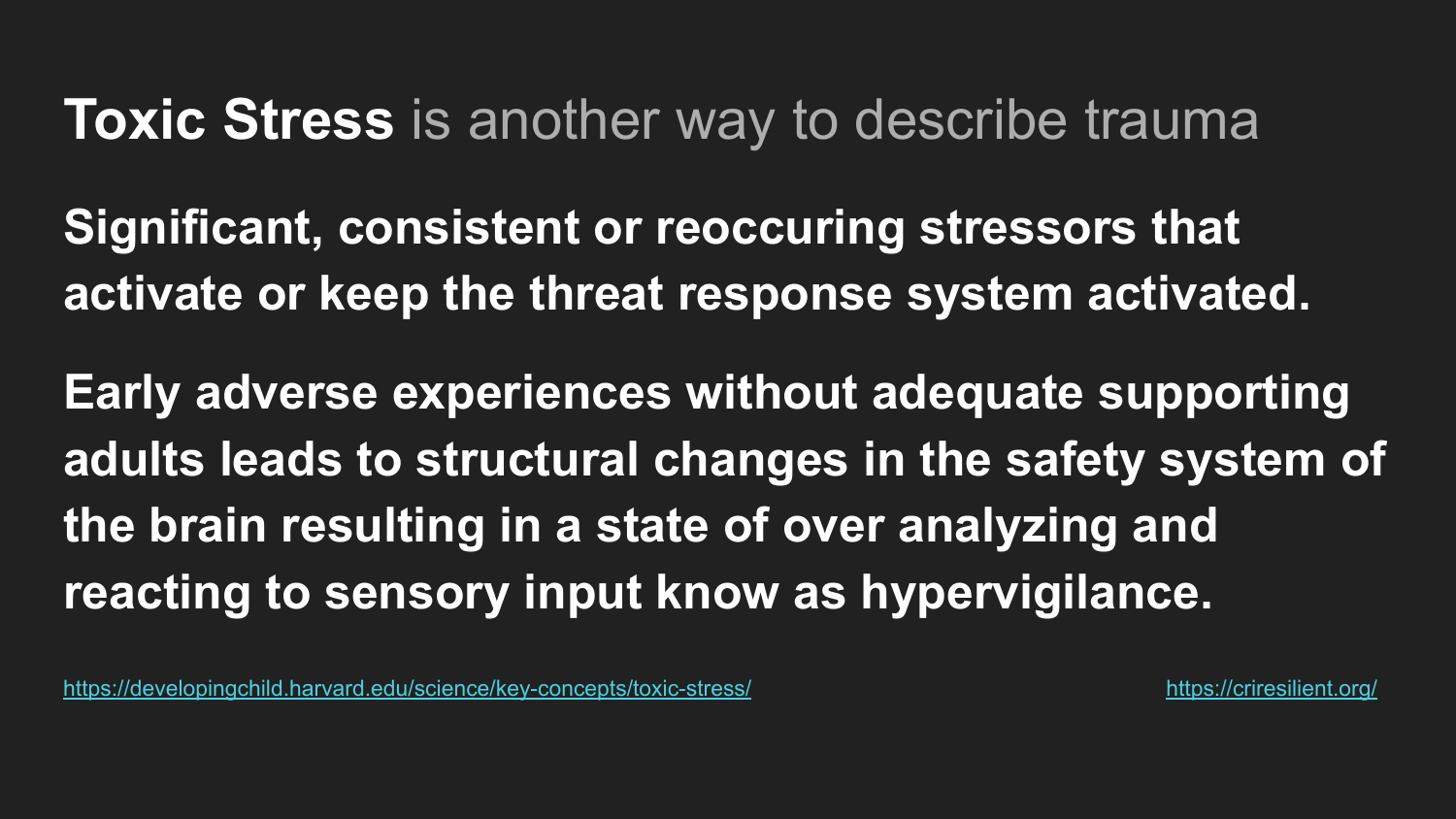## Trauma **Informed** Care

**Informed implies a level of knowledge, experience, and understanding that is utilized to adapt every aspect of care to best support the development of increased resilience for persons affected by trauma and toxic stress. This includes the physical environment, staffing, policies, procedures, programs and curriculum chosen or developed.**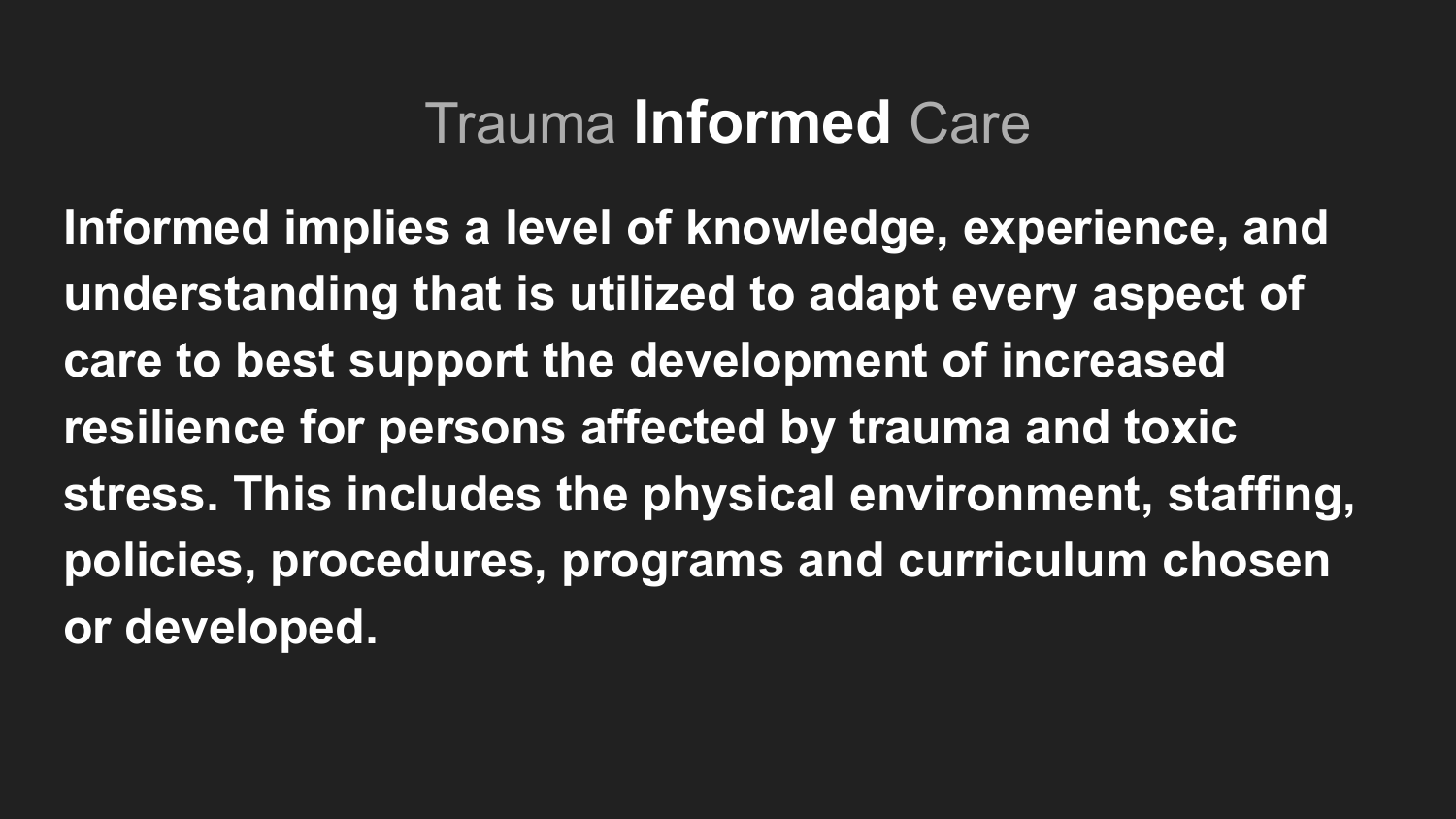

"As human beings, our job in life is to help people realize how rare and valuable each one of us really is, that each of us has something that no one else has—or ever will have—something inside that is unique to all time. It's our job to encourage each other to discover that uniqueness and to provide ways of developing its expression." ~ Fred Rogers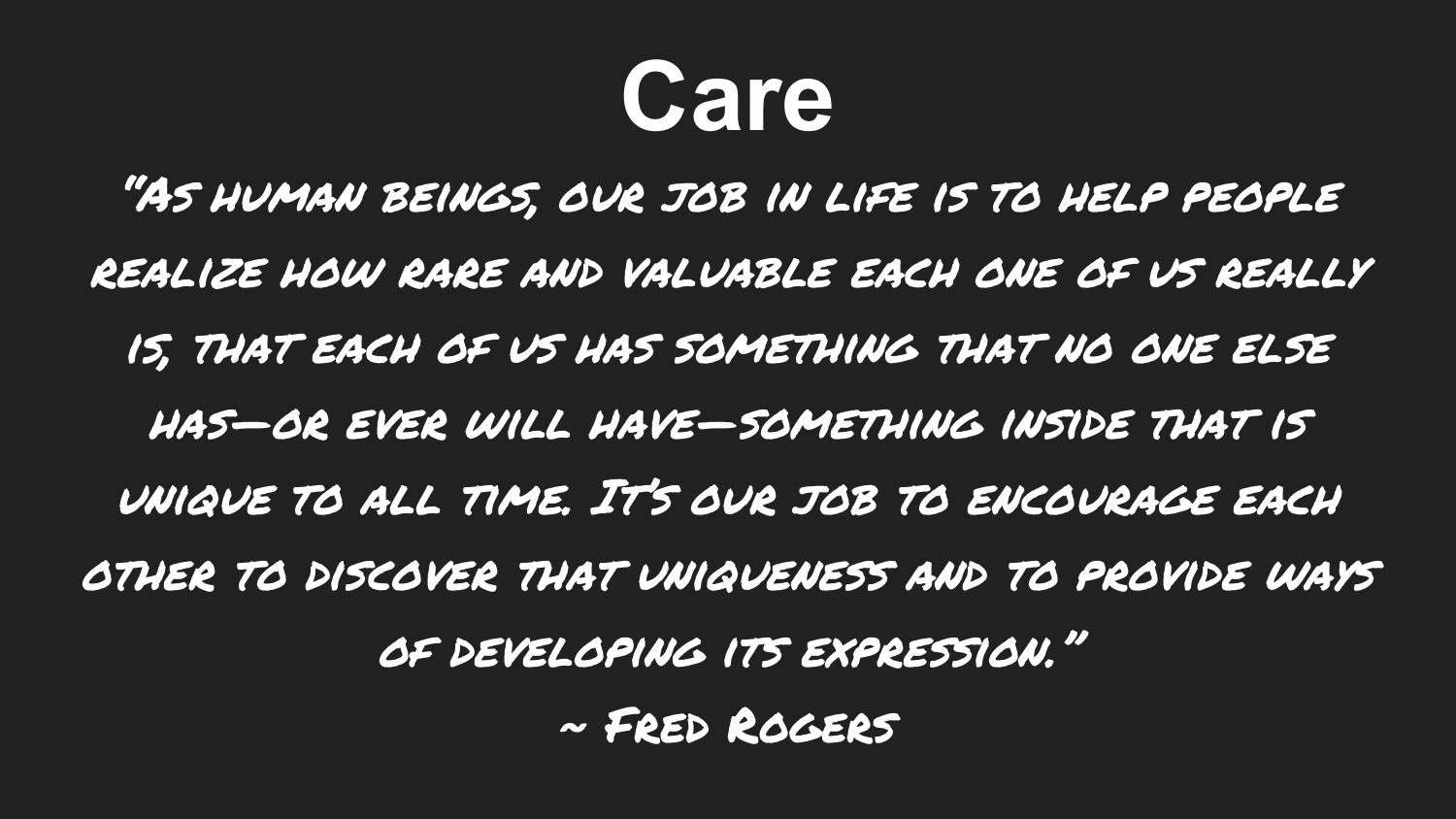## WE NOW KNOW

"Trauma changes the architecture of a developing child's brain and physiology. These changes impair academic efforts. They affect children's memory systems, their ability to think, to organize multiple priorities (executive function)—in other words their ability to learn, particularly literacy skills. Furthermore, changes in a child's neurobiology often result in a student having difficulty in regulating his/her emotions and reading social cues, which in turn compromise their ability to pay attention, follow directions, work with teachers and make friends with other students" (Lucid Witness, 2016 as cited by Education Brief: Aces for educators and stakeholders, n.d.)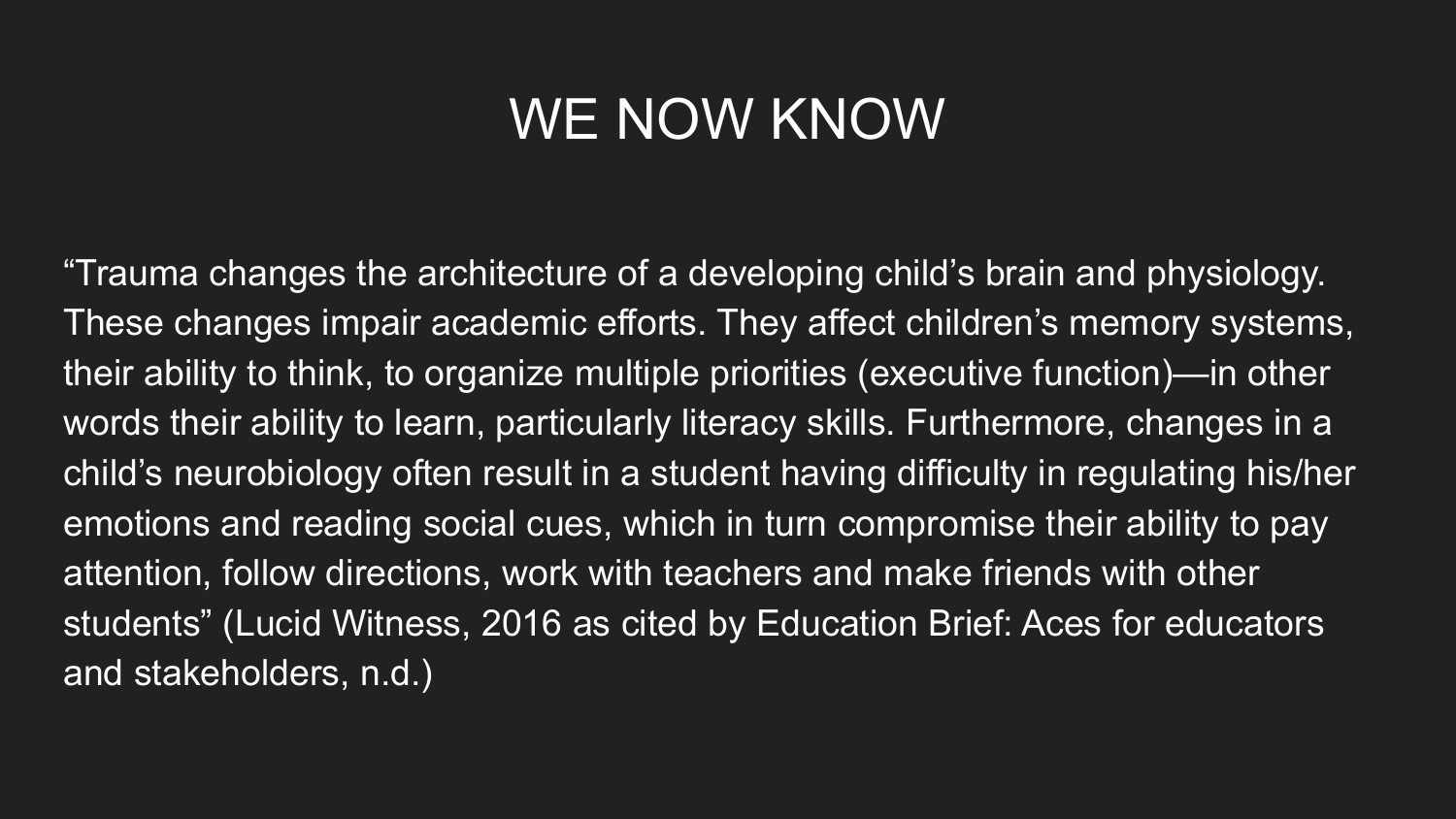## STUDENTS WHO EXPERIENCE TRAUMA ARE LESS LIKELY TO GRADUATE FROM HIGH SCHOOL

"In 2009, research demonstrated that students who dropped out of high school were 63 times more likely to be incarcerated than college-graduates" (Sum, Andrew, Khatiwada, McLaughlin, 2009 as cited by Education Brief: Aces for educators and stakeholders, n.d.).

"Research strongly links suspension and other school discipline to failure to graduate" (Losen, Daniel, Hodson, Keith, Morrison, & Belway, 2015, as cited by Education Brief: Aces for educators and stakeholders, n.d.)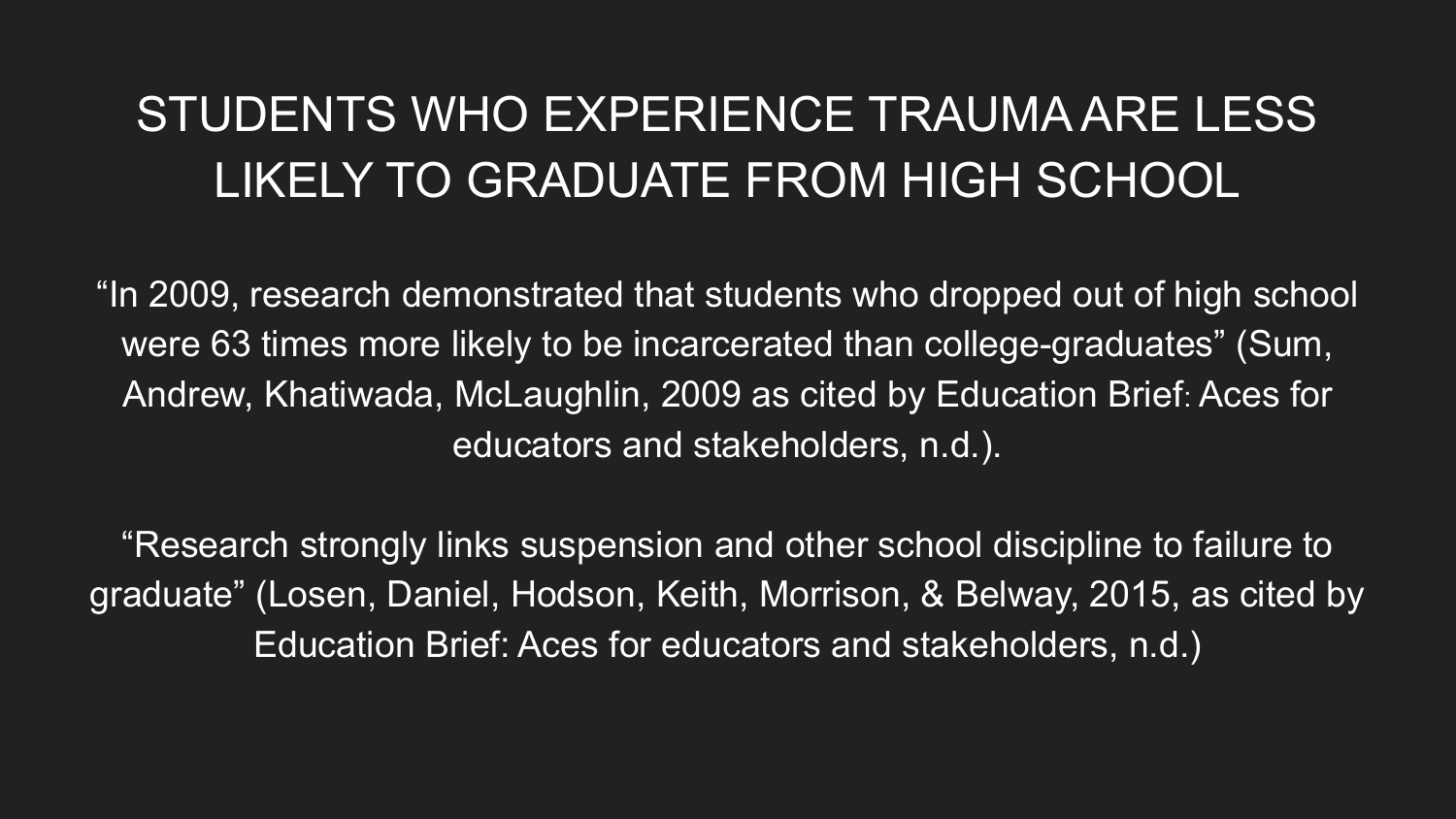How can **SCHOOL BASED HEALTH CENTERS** help students (and teachers) heal from chronic stress and trauma?

> COUNSELING AND TALK THERAPY GROUP THERAPY CREATE COMMUNITY TEACH MINDFULNESS PRACTICES TEACH SELF-REGULATION PRACTICES PROBLEM SOLVE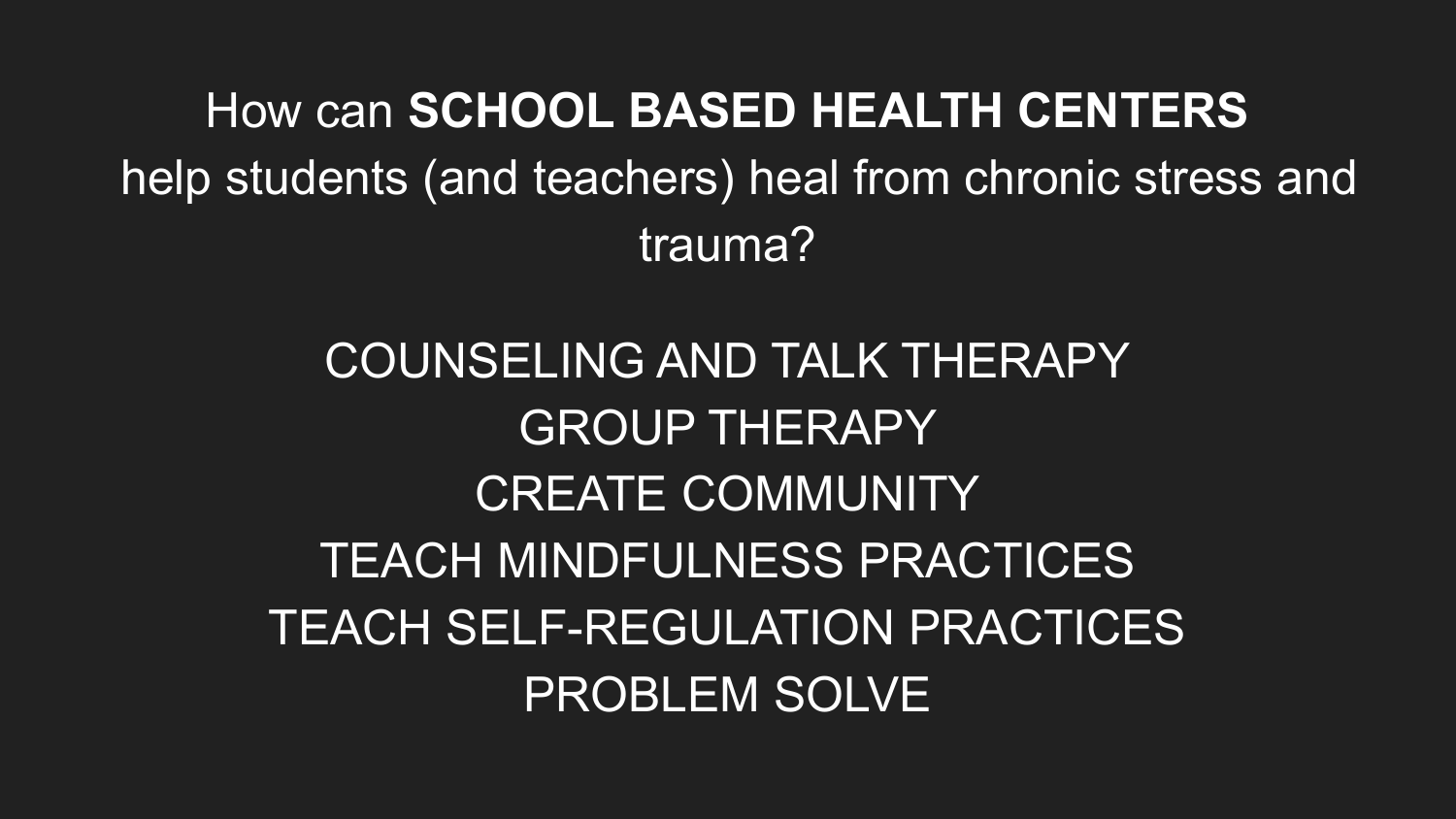## SCHOOL BASED HEALTH CENTERS CAN: FACILITATE COMMUNICATION

- 1) Communication is key to having mental health care professionals in the school setting.
- 2) Get to know the counselors.
- 3) Welcome counselors into your room to help them build relationships, trust, and familiarity.
- 4) Let the counselors know when a student seems to be struggling.
- 5) Vary student pull out times so that the same period isn't missed repeatedly.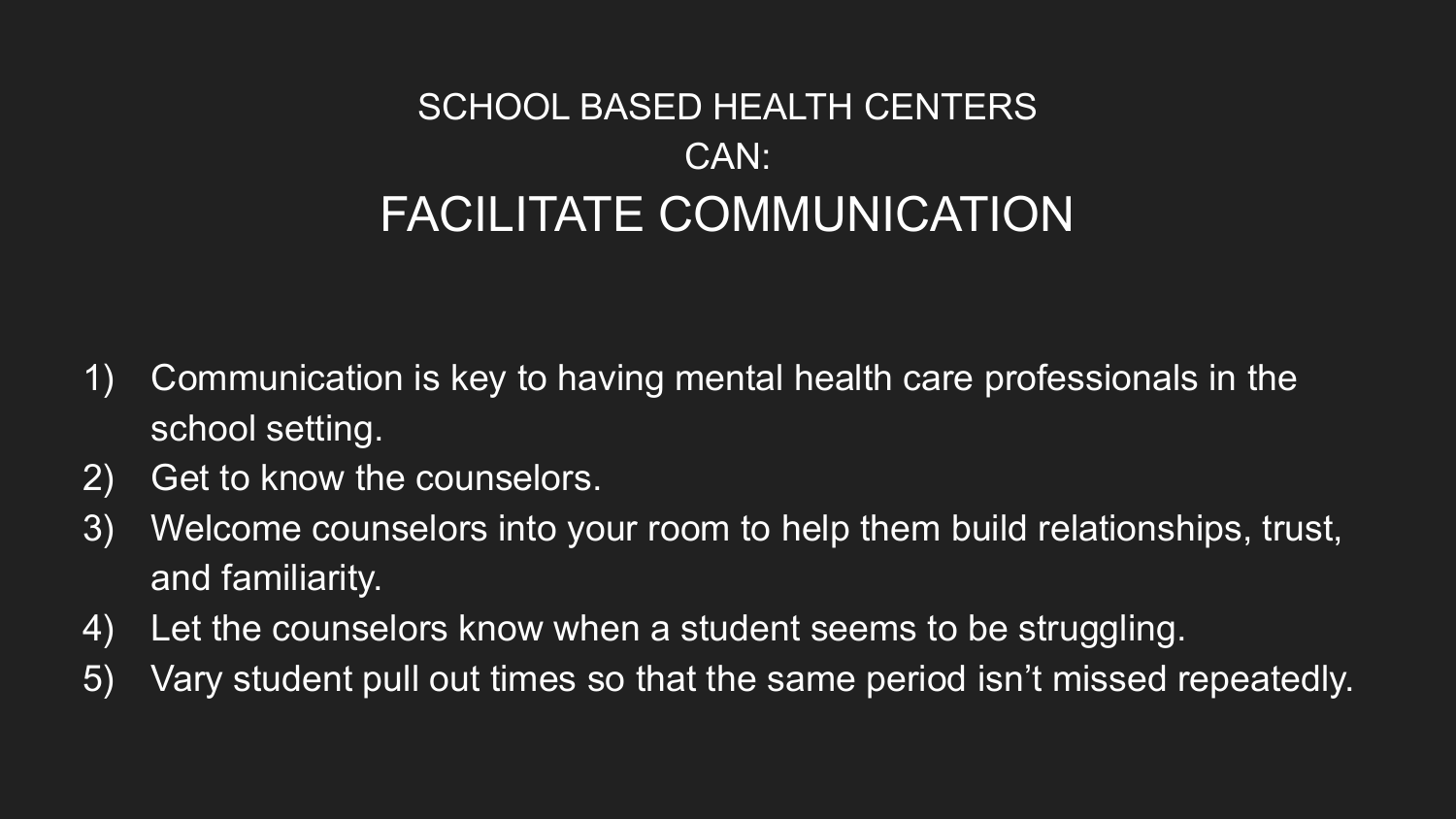## SCHOOL BASED HEALTH CENTERS CAN: TRAIN TEACHERS

Put mental health professionals/social emotional learning consultants in each classroom several hours per week to help train and develop teachers' skills. These professionals can identify needed interventions earlier and model appropriate techniques that teachers can use with students with similar behaviors (Education Brief, ACES for Educators and Stakeholders, n.d., p. 9).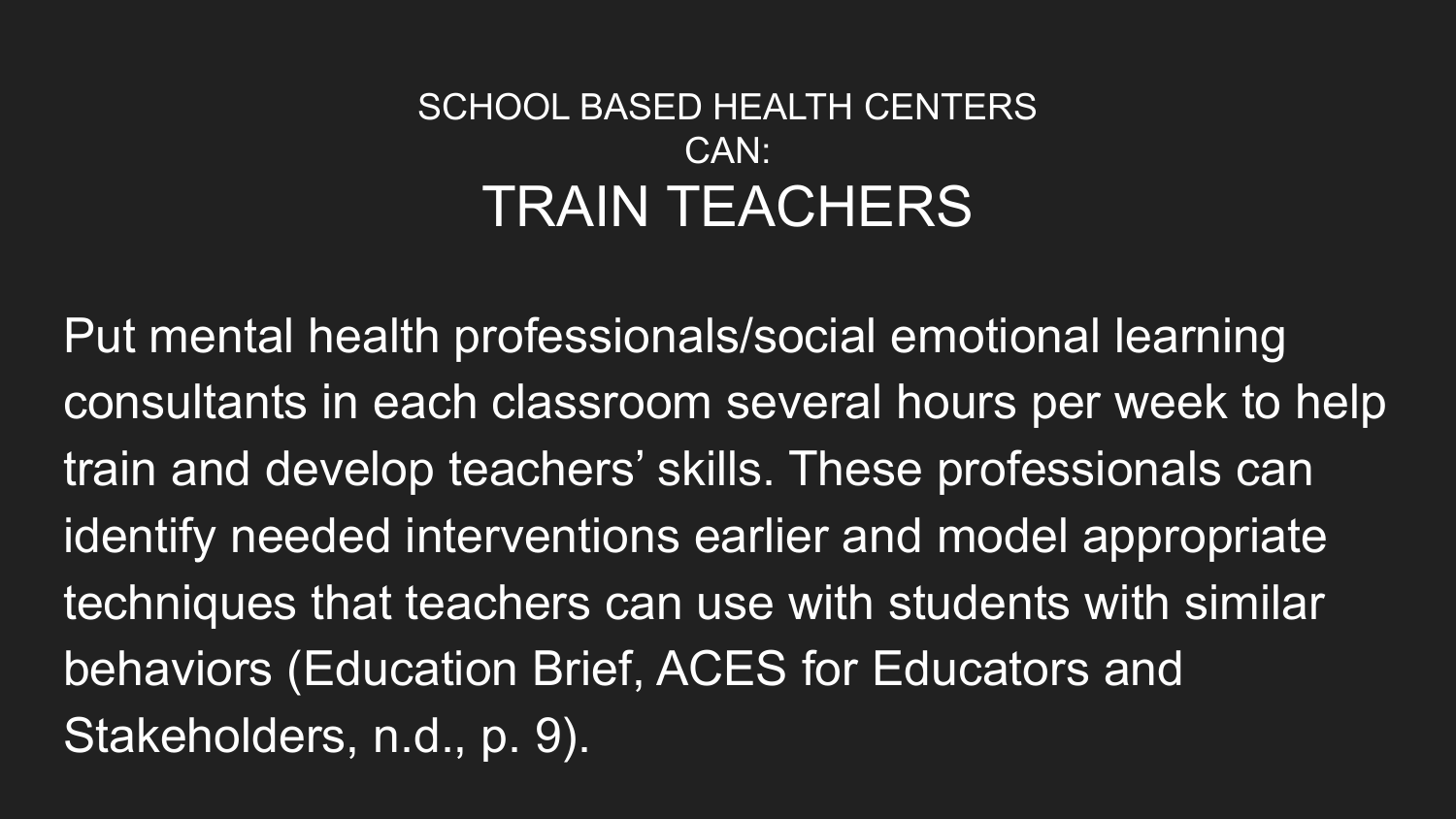## TEACHERS AND SCHOOLS CAN: BE FLEXIBLE

### CREATE WAYS THAT STUDENTS CAN STAY CAUGHT UP:

#### UPDATED GOOGLE CLASSROOM

Teachers can help students who miss classes by creating a Google classroom and keeping it updated.

### BE AVAILABLE FOR EXTRA HELP

Teachers can be available for extra help for the students who miss class because of health center appointments.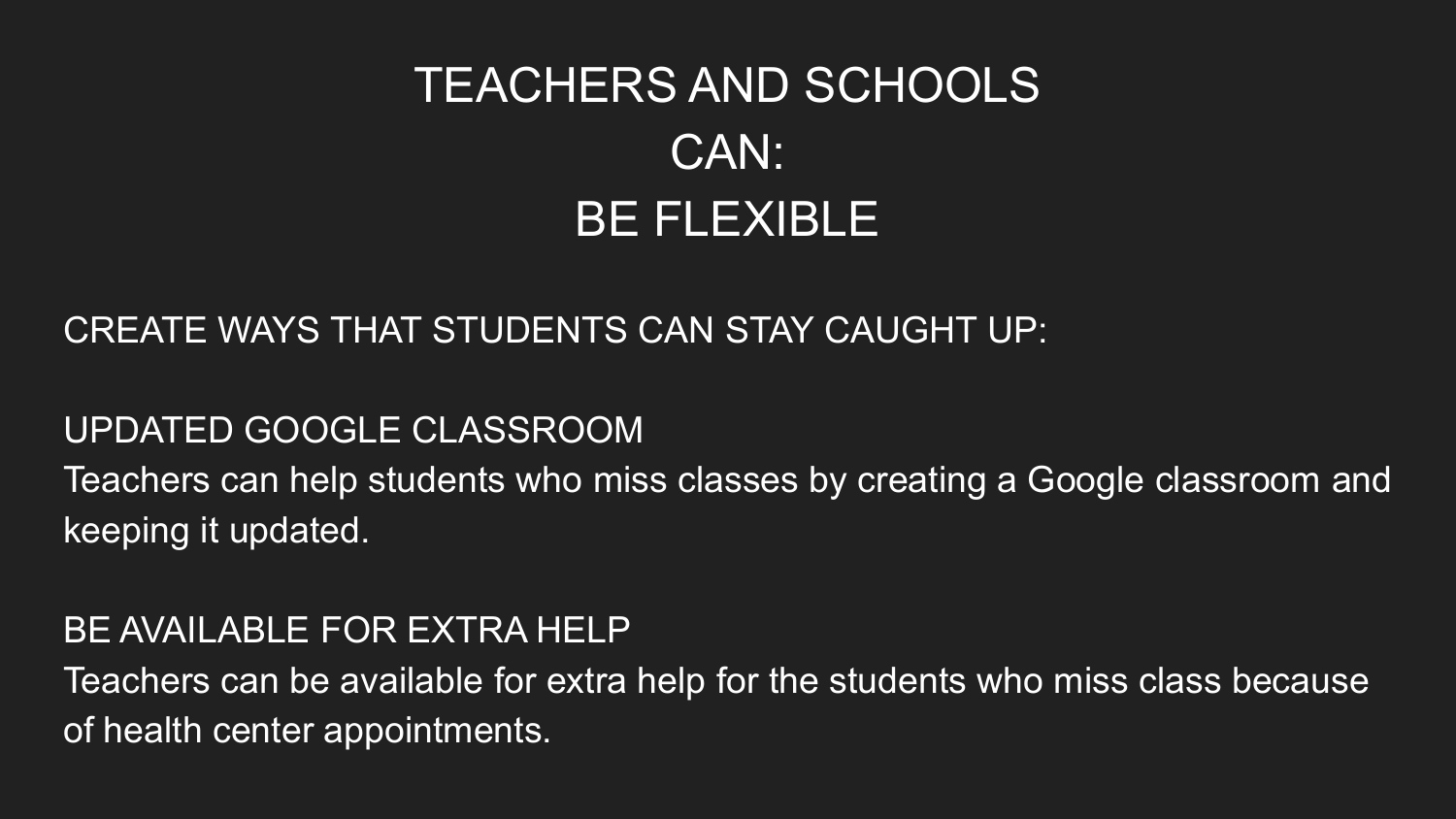## references

Education Brief: Aces for educators and stakeholders. (n.d.) http://www.hmprg.org/wp-content/themes/HMPRG/backup/ACEs/Education%20Policy%20Brief.pdf

Losen, Daniel, Cheri Hodson, Michael A. Keith II, Katrina Morrison, and Shakti Belway. (2015) Are We Closing the School Discipline Gap?. Retrieved from https://www.civilrightsproject.ucla.edu/resources/projects/center-for-civil-rightsremedies/school-to-prison-folder/federal-reports/are-we-c losing-the-school-disciplinegap/AreWeClosingTheSchoolDisciplineGap\_FINAL221.pdf

Sum, Andrew, Ishwar Khatiwada, Joseph McLaughlin. (2009). The Consequences of Dropping Out of High School: Joblessness and Jailing for High School Dropouts and the High Cost for Taxpayers. Retrieved from https://www.prisonpolicy.org/scans/The\_Consequences\_of\_Dropping\_Out\_of\_High\_School.pdf